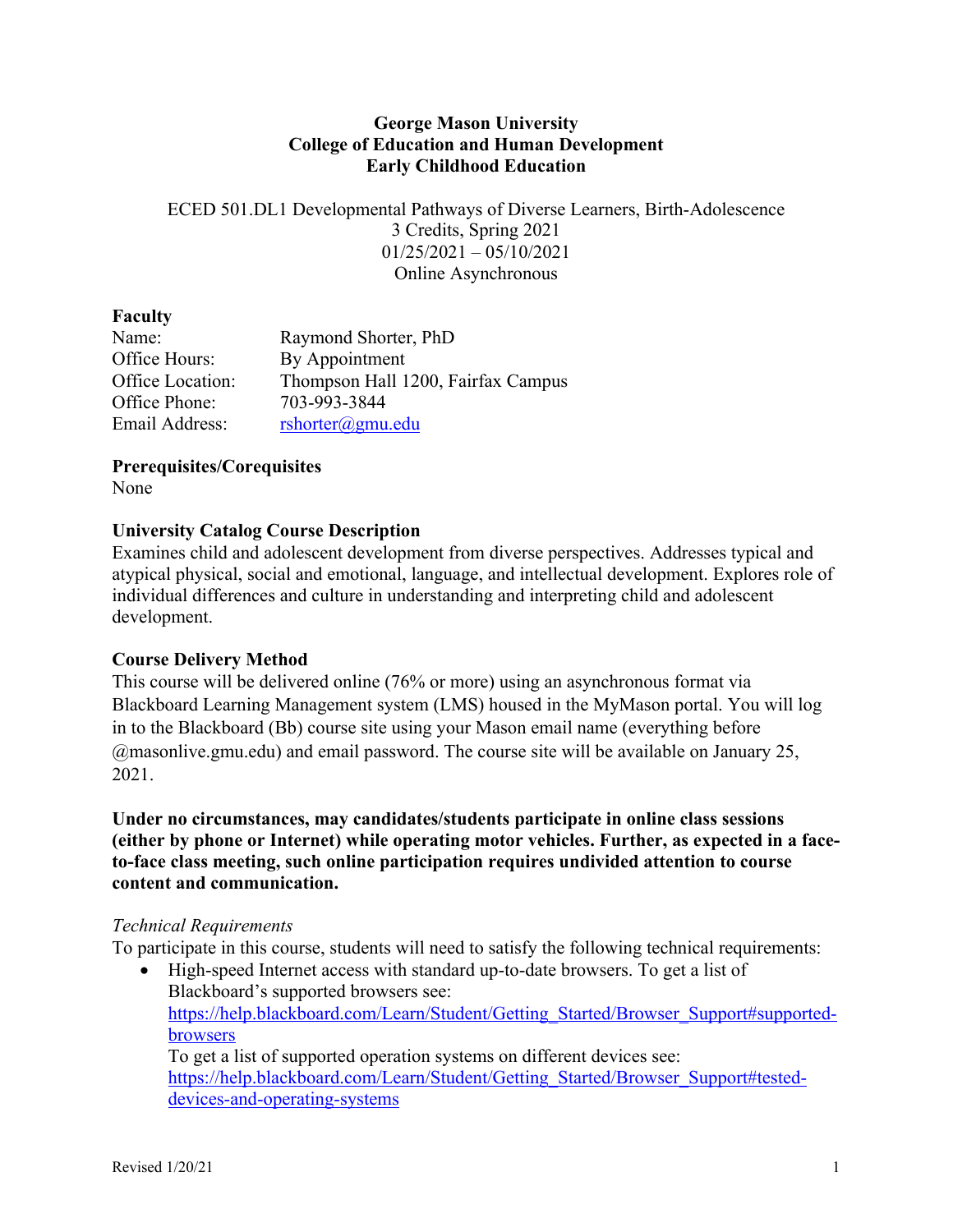- Students must maintain consistent and reliable access to their GMU email and Blackboard, as these are the official methods of communication for this course.
- Students will need a headset microphone for use with the Blackboard Collaborate web conferencing tool. [Delete this sentence if not applicable.]
- Students may be asked to create logins and passwords on supplemental websites and/or to download trial software to their computer or tablet as part of course requirements.
- The following software plug-ins for PCs and Macs, respectively, are available for free download: [Add or delete options, as desire.]
	- o Adobe Acrobat Reader: https://get.adobe.com/reader/
	- o Windows Media Player: https://support.microsoft.com/en-us/help/14209/getwindows-media-player
	- o Apple Quick Time Player: www.apple.com/quicktime/download/

## *Expectations*

- Course Week: Because asynchronous courses do not have a "fixed" meeting day, our week will start on Monday and finish on Sunday.
- Log-in Frequency: Students must actively check the course Blackboard site and their GMU email for communications from the instructor, class discussions, and/or access to course materials at least two times per week.
- Participation: Students are expected to actively engage in all course activities throughout the semester, which includes viewing all course materials, completing course activities and assignments, and participating in course discussions and group interactions.
- Technical Competence: Students are expected to demonstrate competence in the use of all course technology. Students who are struggling with technical components of the course are expected to seek assistance from the instructor and/or College or University technical services.
- Technical Issues: Students should anticipate some technical difficulties during the semester and should, therefore, budget their time accordingly. Late work will not be accepted based on individual technical issues.
- Workload: Please be aware that this course is **not** self-paced. Students are expected to meet *specific deadlines* and *due dates* listed in the **Class Schedule** section of this syllabus. It is the student's responsibility to keep track of the weekly course schedule of topics, readings, activities and assignments due.
- Instructor Support: Students may schedule a one-on-one meeting to discuss course requirements, content or other course-related issues. Those unable to come to a Mason campus can meet with the instructor via telephone or web conference. Students should email the instructor to schedule a one-on-one session, including their preferred meeting method and suggested dates/times.
- Netiquette: The course environment is a collaborative space. Experience shows that even an innocent remark typed in the online environment can be misconstrued. Students must always re-read their responses carefully before posting them, so as others do not consider them as personal offenses. *Be positive in your approach with others and diplomatic in selecting your words*. Remember that you are not competing with classmates, but sharing information and learning from others. All faculty are similarly expected to be respectful in all communications.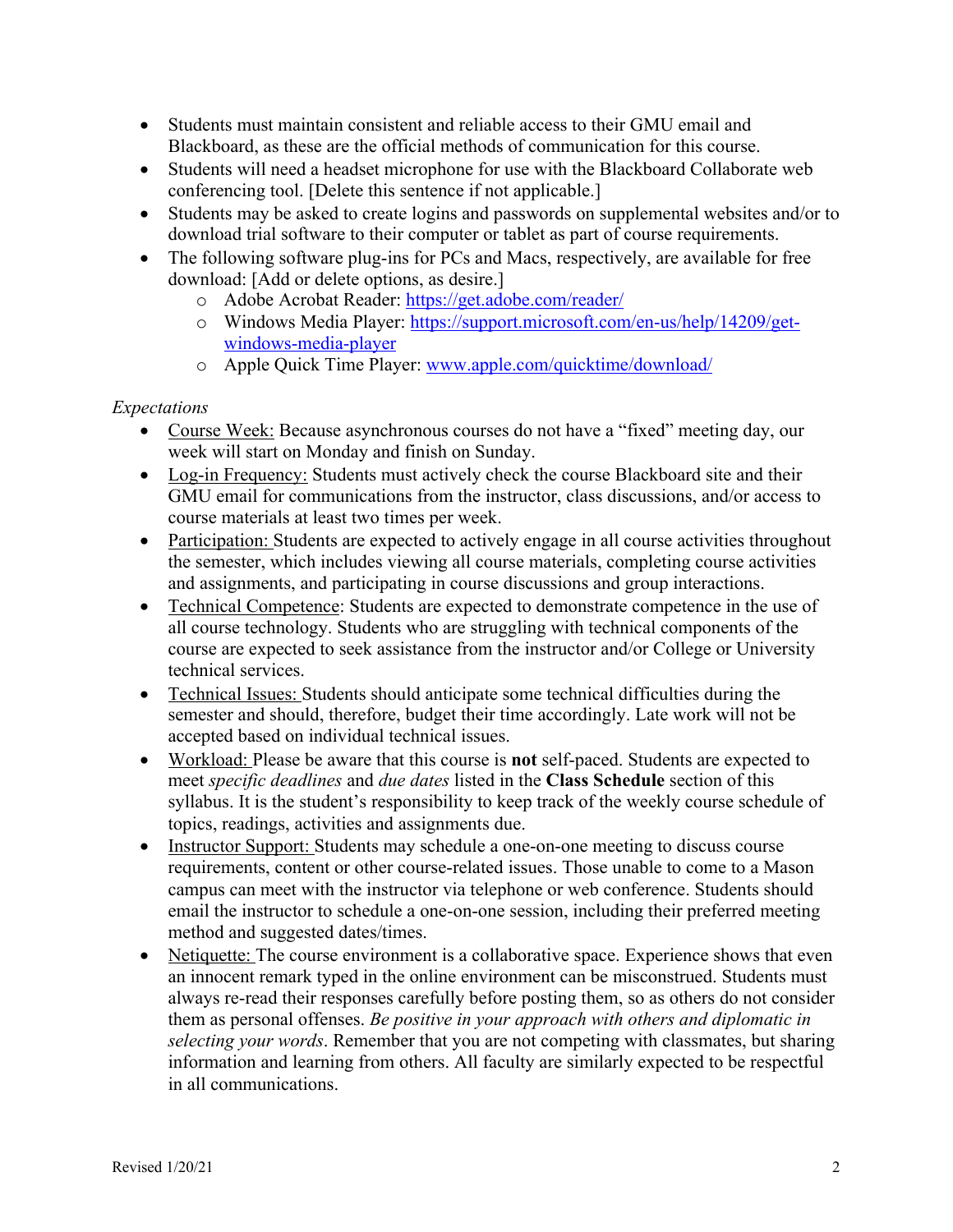• Accommodations: Online learners who require effective accommodations to ensure accessibility must be registered with George Mason University Disability Services.

#### **Learner Outcomes or Objectives**

This course is designed to enable students to do the following:

- 1. Describe the physical, social, emotional, speech and language, and intellectual development of diverse learners from birth through adolescence and explain how to use these understandings to guide learning experiences and relate meaningfully to students.
- 2. Describe the major theories of development and critically examine the theories as they apply to the lives of culturally, linguistically, ability, and socioeconomically diverse children and their families, including children with economic, social, racial, ethnic, religious, physical, and intellectual differences.
- 3. Examine the transactional nature of overall development in the context of the family, community, socioeconomic status, and culture.
- 4. Identify environmental and biological/physical/medical at-risk factors that can contribute to possible developmental disabilities, developmental issues, and atypical development across the physical, social, emotional, speech and language, and intellectual domains.
- 5. Discuss the etiology of and use multiple criteria to identify developmental disorders, including attention deficit disorders, developmental disorders, and giftedness.
- 6. Identify typical developmental milestones of diverse children from birth through adolescence and their cultural and socioeconomic variations.
- 7. Observe and describe overall development in the physical, intellectual, speech and language, social, and emotional domains as it occurs in natural environments and through play.
- 8. Exhibit standards of professionalism, ethical standards, and personal integrity in interactions with classmates, the instructor, and others.
- 9. Use writing as an instructional and assessment tool to generate, gather, plan, organize, and to communicate for a variety of purposes; integrate correct written conventions (i.e., grammar, usage, mechanics, and spelling); and format using current APA style.

**Professional Standards –** Virginia Professional Studies Competencies, Virginia Early Childhood Special Education Endorsement Competencies, Virginia Early/Primary Education PreK-3 (EPK3) Endorsement Competencies, Interstate Teacher Assessment and Support Consortium (InTASC) Standards, Council of Exceptional Children (CEC) and Division of Early Childhood (DEC) Standards, and National Association for the Education of Young Children (NAEYC) Standards

Upon completion of this course, students will have met the following professional standards:

## **Virginia Professional Studies Competencies**

Human Growth and Development (Birth Through Adolescence)

## **CEC Standard Elements**

*CEC 1.1 Beginning special education professionals understand how language, culture, and family background influence the learning of individuals with exceptionalities. CEC 1.2 Beginning special education professionals use understanding of development and individual differences to respond to the needs of individuals with exceptionalities.*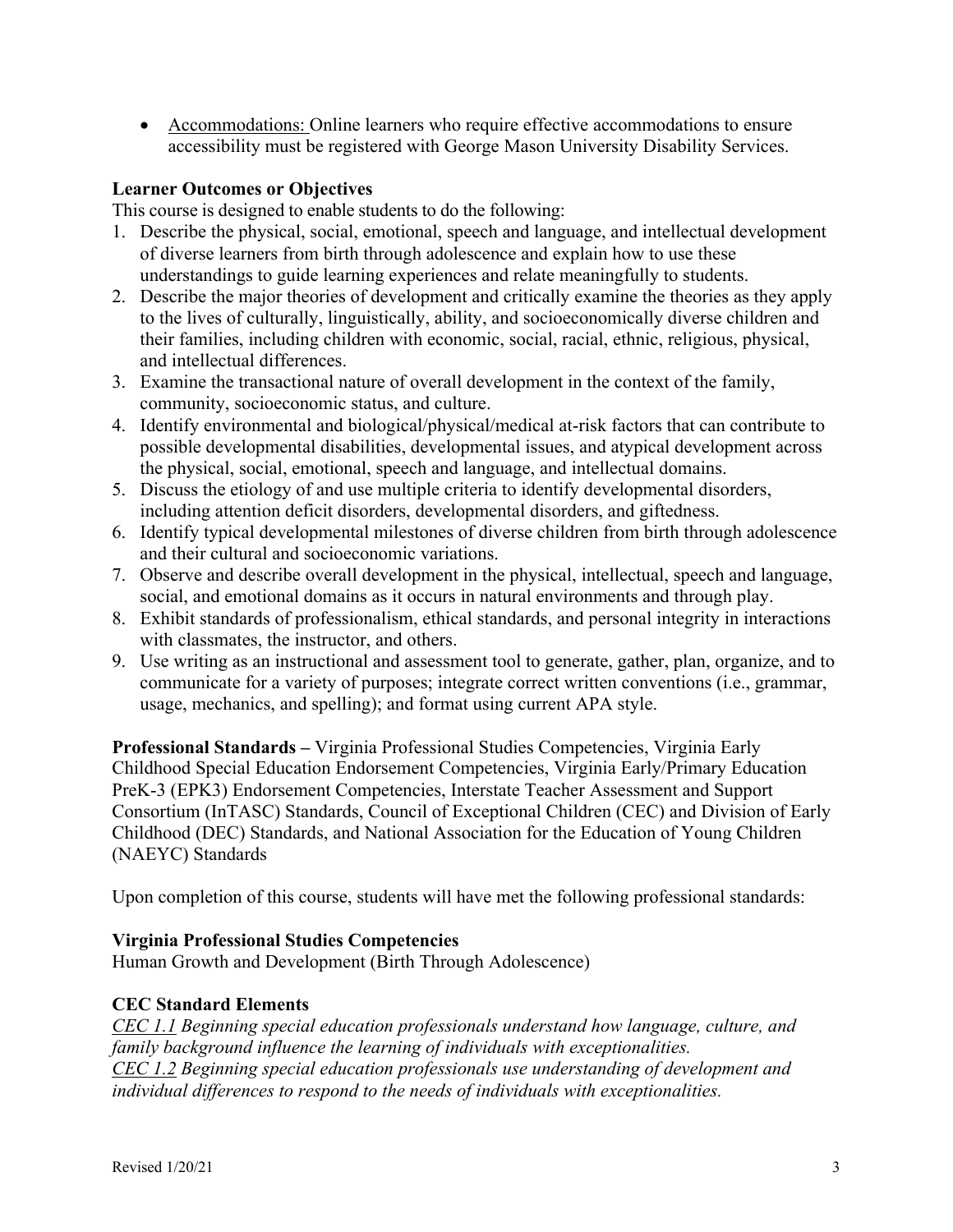#### **NAEYC Standard Elements**

*NAEYC 1a Knowing and understanding young children's characteristics and needs. NAEYC 1b Knowing and understanding the multiple influences on development and learning.*

#### **Required Texts**

- American Psychological Association. (2020). *Publication manual of the American Psychological Association* (7th ed.). Washington, DC: Author. ISBN: 9781433832178
- Lightfoot, C., Cole, M., & Cole. S. (2018). *The development of children* (8th ed.). New York, NY: Worth. ISBN: 9781464178863

#### **Resource Articles**

- Bianco, F., Lombardi, E., Massaro, D., Castelli, I., Valle, A., Marchetti, A., & Lecce, S. (2019). Enhancing advanced theory of mind skills in primary school: A training study with 7-to 8-year-old. *Infant and Child Development, 28*(6), 1-16. doi:10.1002/icd.2155
- Brink, K. A., Gray, K., & Wellman, H. M. (2019). Creepiness creeps in: Uncanny valley feelings are acquired in childhood. *Child Development, 90,* 1202-1214. doi:10.1111/cdev.12999
- Burns-Nader, S., Scofield, J., & Jones, C. (2019). The role of shape and specificity in young children's object substitution*. Infant and Child Development, 28*(2)*,* 1-18*.*  doi:10.1002/icd.2124
- Dillman, J., Gehb, G., Peterlein, C., & Schwarzer, G. (2019). Joint visual attention and locomotor experience: A longitudinal study of infants with treated idiopathic clubfoot*. Infant and Child Development, 28*(2), 1-15. doi: 10.1002/icd.2118
- Forma, V., Anderson, D. I., Provasi, J., Soyez, E., Martial, M., Huet, V., Granjon, L., Goffinet, F., & Barbu-Roth, M. (2019). What does prone skateboarding in the newborn tell us about ontogeny of human locomotion? *Child Development, 90*, 1286-1302. doi:10.1111/cdev.13251
- Gámez, P. B., Griskell, H. L., Sobrevilla, Y. N., & Vazquez, M. (2019). Dual language and English-only learners' expressive and receptive language skills and exposure to peers' language. *Child Development, 90*, 471-479. doi:10.1111/cdev.13197
- Leach, J., Howe, N., & DeHart, G. (2019). "Let's make a place where giants live!": Children's communication during play with siblings and friends from early to middle childhood. *Infant and Child Development, 28*(6), 1-17. doi: 10.1002/icd.2156
- Li, Z., Liu, S., Hartman, S., & Belsky, J. (2018). Interactive effects of early-life income harshness and unpredictability on children's socioemotional and academic functioning in kindergarten and adolescence. *Developmental Psychology, 54*(11), 2101-2112. doi: 10.1037/dev0000601
- Liu et al. (2019). The unique role of father-child numeracy activities in number competence of very young Chinese children. *Infant and Child Development, 28*(4), 1-16. doi: 10.1002/icd.2135
- McCoy, D. C., Jones, S., Roy, A., & Raver, C. C. (2018). Classifying trajectories of social– emotional difficulties through elementary school: Impacts of the Chicago School Readiness Project. *Developmental psychology*, *54*(4), 772.
- Moser, T., Reikerås, E., & Egil Tønnessen, F. (2018). Development of motor-life-skills: variations in children at risk for motor difficulties from the toddler age to preschool age. *European Journal of Special Needs Education*, *33*(1), 118-133.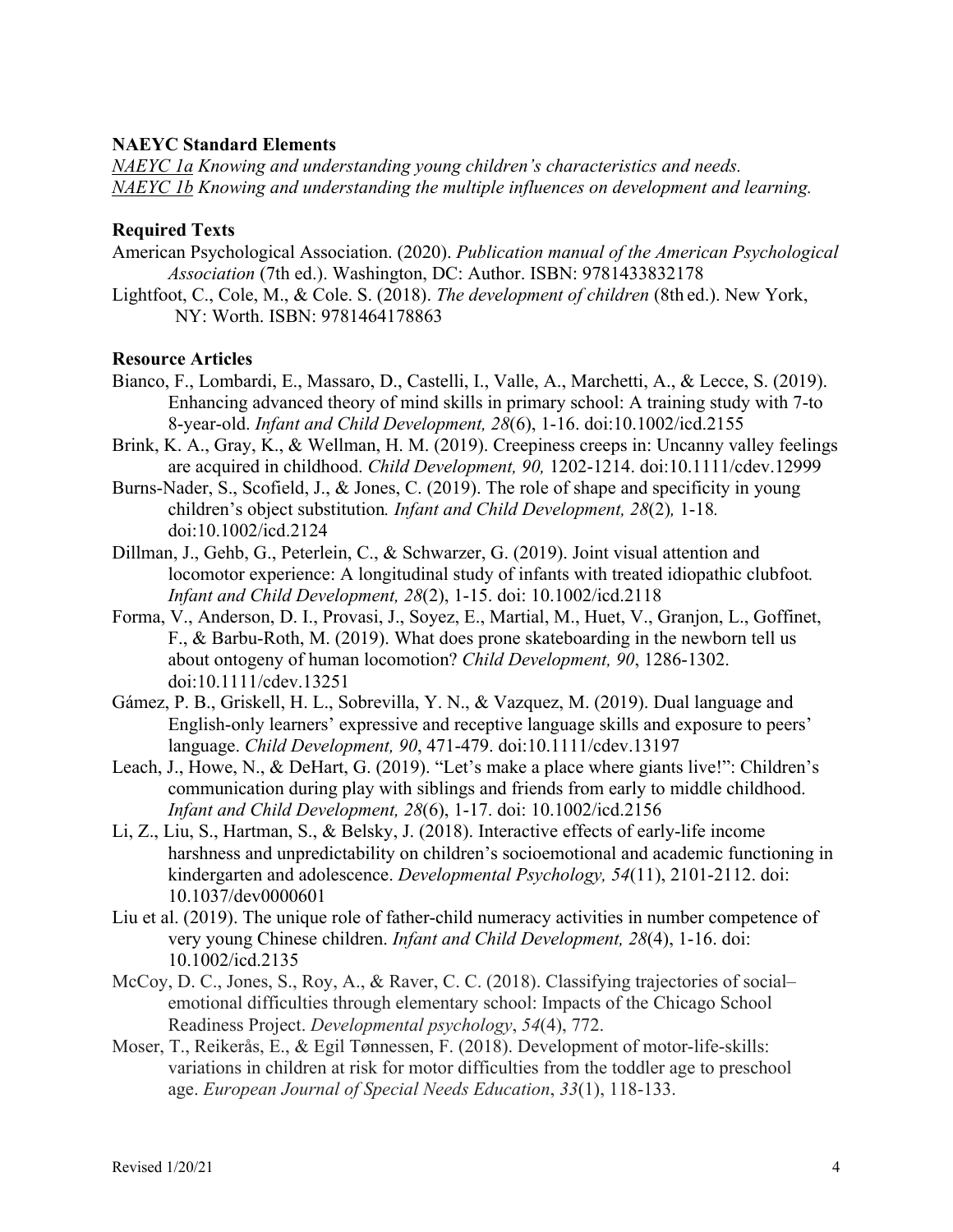- Nelson, T. D., James, T. D., Hankey, M., Nelson, J. M., Lundahl, A., & Espy, K. A. (2017). Early executive control and risk for overweight and obesity in elementary school. *Child Neuropsychology*, *23*(8), 994-1002.
- Petrenko, A., Kanya, M., Rosinski, L., McKay, E. R., & Bridgett, D. J. (2019). Effects of infant negative affect and contextual factors on infant regulatory capacity: The moderating role of infant sex. *Infant and Child Development, 28(*6*),* 1-18. doi*:* 10.1002/icd.2157
- Ramírez-Esparza, N., García-Sierra, A., & Kuhl, P. K. (2017). The impact of early social interactions on later language development in Spanish–English bilingual infants. *Child development*, *88*(4), 1216-1234.
- Shuwairi, S. M. (2019). Haptic exploration of depicted and real objects by 9-month-old infants. *Infant and Child Development, 28*(2), 1-18. doi:10.1002/icd.2125
- St. John, A. M., & Tarullo, A. R. (2019). Neighbourhood chaos moderates the association of socioeconomic status and child executive functioning. *Infant and Child Development, 28*(6), 1-19. doi: 10.1002/icd.2153

See Class Schedule for selected Position Statements from the Division of Early Childhood Education (DEC) of the Council for Exceptional Children (CEC), the National Association for the Education of Young Children (NAEYC), and the National Association for Gifted Children (NACG).

This course also requires reading published journal articles on human development. Example journals include the following: *Early Education and Development*, *Child Development*, and *Human Development*. These and other journals are available on the Mason library website.

## **Course Performance Evaluation**

Students are expected to submit all assignments on time in the manner outlined by the instructor (e.g., Blackboard (Bb), Tk20/VIA, hard copy).

| <b>Assignments</b>                                         | <b>Due Date</b> | <b>Points</b> |
|------------------------------------------------------------|-----------------|---------------|
| Attendance and Participation                               | Ongoing         | 25            |
| Module activities, including journal reflections (see<br>٠ |                 |               |
| course schedule)                                           |                 |               |
| <b>Annotated Articles</b>                                  |                 | 15            |
| Infant/Toddler<br>$\bullet$                                |                 |               |
| Preschool/Early Childhood                                  |                 |               |
| Early Elementary/Middle Childhood<br>$\bullet$             |                 |               |
| <b>Developmental Milestones</b>                            |                 | 30            |
| Infant/Toddler                                             | Mar 7           | 10            |
| Preschool/Early Childhood<br>$\bullet$                     | Mar $21$        | 10            |
| Early Elementary/Middle Childhood                          | Apr $25$        | 10            |
| Multiple Influences on Young Children's Development Paper  | Apr $18$        | 10            |
| Adolescent Development and Development of Gifted Students  | Mar 2           | 5             |
| Activity                                                   |                 |               |
| Case Study Analysis – Infant/Toddler, Preschool, or Early  | May 5           | 15            |
| Elementary                                                 |                 |               |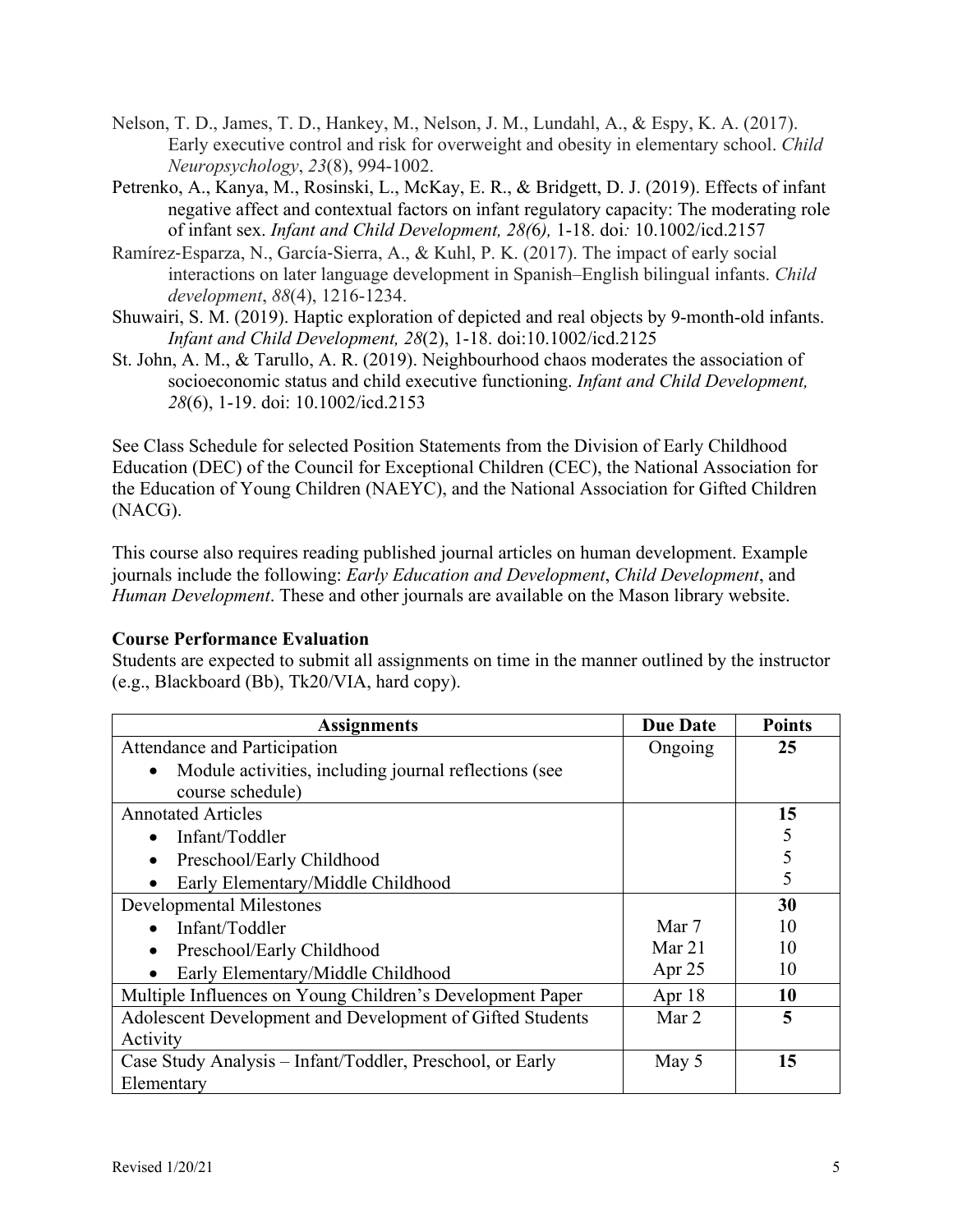| <b>Upload Multiple Influences Paper and Case Study Analysis to</b> | May 7 |     |
|--------------------------------------------------------------------|-------|-----|
| Tk20/VIA                                                           |       |     |
| <b>TOTAL</b>                                                       |       | 100 |

#### • **Assignments and/or Examinations**

#### **Article Annotations (15 points, 5 points each)**

Students will explain how research is currently documenting children's development across time. Students will read and annotate three articles. The articles reviewed and prepared for presentation will be provided to students by the course instructor. Annotations will include a brief discussion of the primary research question(s), participants, methods, findings, and conclusions. Students will use the annotation template to document essential elements of the research article and present their annotation to a small discussion group.

| Infant                         | <b>Toddler/Preschool</b>                                       | <b>Early Elementary</b>      |
|--------------------------------|----------------------------------------------------------------|------------------------------|
| Physical – Dillman et al.      | Physical – Moser et al. $(2018)$                               | Physical – Nelson et al.     |
| (2019)                         | Intellectual – Liu et al. $(2019)$                             | (2017)                       |
| Physical – Forma et al.        | Intellectual – Burns-Nader et al.                              | Intellectual – Bianco et al. |
| (2019)                         | (2019)                                                         | (2019).                      |
| Intellectual – Shuwairi et al. | Social-emotional – St. John et al. Intellectual – Brink et al. |                              |
| (2019)                         | (2019)                                                         | (2019)                       |
| Social-Emotional - Petrenko    | Social-emotional – Li et al.                                   | Social-emotional – McCoy et  |
| et al. (2019)                  | (2018)                                                         | al. $(2018)$                 |
| Linguistic – Ramirez-Esparza   | Linguistic – Leach et al.                                      | Linguistic – Gámez et al.    |
| et al. $(2017)$                | (2019)                                                         | (2019)                       |

## **Developmental Milestones (30 points, 10 points each)**

Students will prepare a milestone reference document for infant/toddler (6 months), preschool/early childhood (3 years), and early elementary/middle childhood (8 years). Students will identify the major milestones for each of the following domains: physical, social and emotional, speech and language acquisition, and intellectual/cognitive development. Students will identify developmental progressions using typical age-level ranges. Students will use the course text as the primary resource for this project. Articles and in-class discussions and resources may also be used to enhance the milestones document.

## **Adolescent Development and Development of Gifted Students Assignment (5 points)**

Using a popular film about adolescents, students will complete a three-page written assignment that shows their understanding of (a) adolescent development and (b) the development of gifted students through adolescence, including developmental issues related to gifted education and the use of multiple criteria to identify gifted students.

## **Multiple Influences on Young Children's Development Paper\* (10 points)**

Students will develop a seven- to nine-page paper that describes how the following factors may impact child development and learning:

- Family/family structure
- Socio-economic status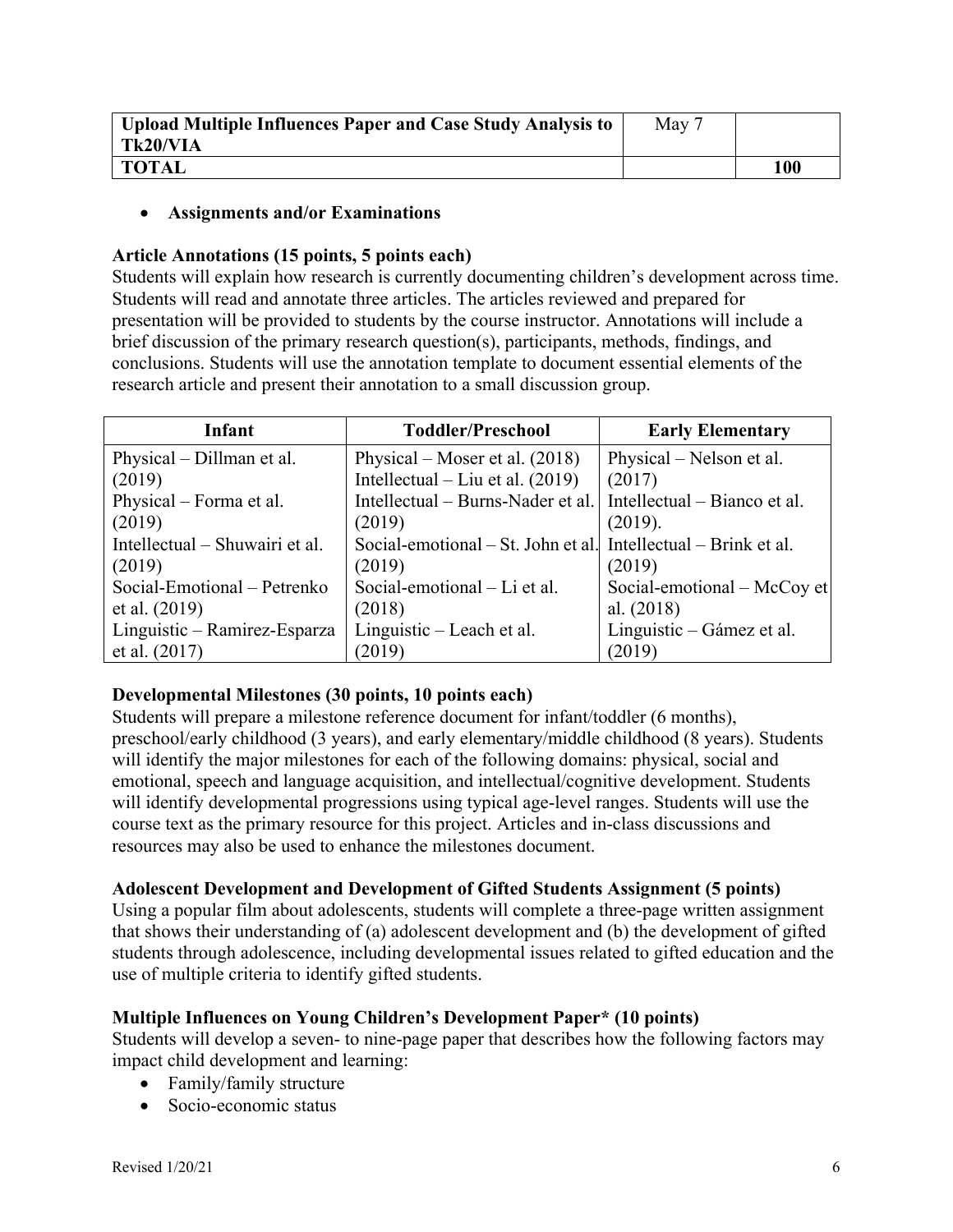- Language and culture
- School
- Community

Students will use in-text citations from the textbook, class discussions, and at least three professional/peer-reviewed articles, book chapters, reports, etc. to support their discussions. Students will include a reference list in APA style.

## **Case Study Analysis\* (15 points)**

Students develop a ten-to twelve -page assignment on a video case study randomly assigned from one of three age groups: Infant/Toddler, Preschool, or Early Elementary. They will view the video and then write a paper that discusses the children's unique characteristics and needs and describes at least one developmental theory that supports their analysis of the video vignette.

- **Part A:** Students will describe the child's unique characteristics and needs in relation to relevant developmental milestones. They will cite specific examples observed in the video cases and support their assertions with current research from the course textbook and/or other course materials, which may be supplemented by information from external scholarly sources. They will discuss each of the following areas:
	- Physical development,
	- Intellectual development,
	- Social and emotional development, and
	- Speech and language development.
- **Part B:** For the case study analysis, students will also identify and discuss one major developmental theory that supports their analysis of the video vignette. These include psychodynamic theory (Freud), psychodynamic theory (Erikson), behaviorist theory (classical conditioning), behaviorist theory (operant conditioning), Piaget's constructive theory, Vygotsky's sociocultural theory, evolutionary theory, social learning theory, information processing theory, and ecological systems theory. Students will respond to the following questions:
	- What are the key tenets of the theory?
	- How does the theoretical perspective provide insight into the case study analyzed?

Students will use in-text citations and include a reference list formatted in APA style.

**\*Tk20/VIA Upload:** At the end of the semester students will consolidate the **Multiple Influences on Young Children's Development Paper** and the **Case Study Analysis** into one document and submit the consolidated document to Tk20/VIA through Blackboard.

## • **Other Requirements**

## **Attendance and Participation (25 points)**

Because active participation and engagement are imperative for optimal learning, preparation for and participation in online activities will be evaluated based on the following criteria: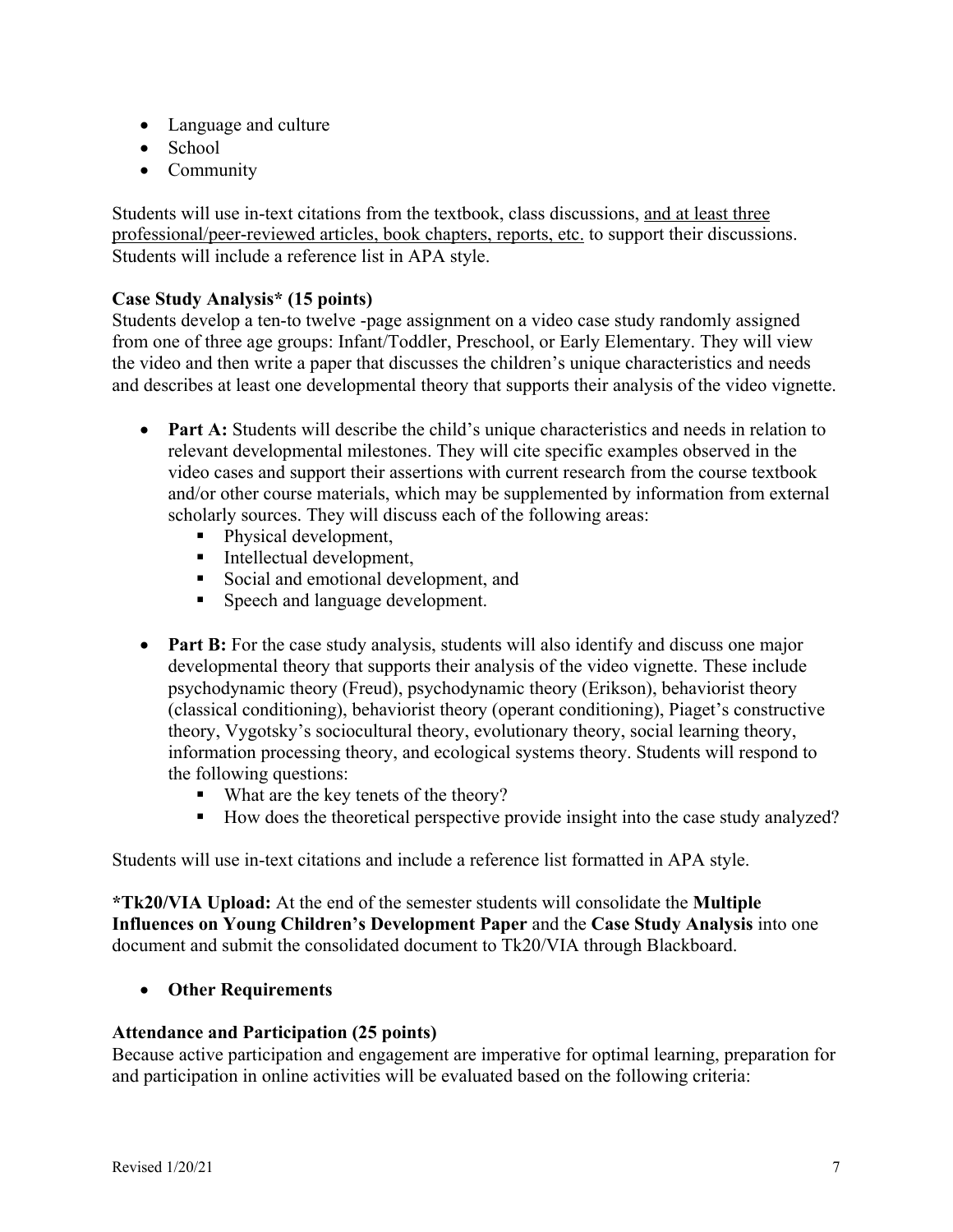- Students complete readings and online content as evidenced by their ability to discuss and write about the concepts presented and examined in the texts as well as participate fully in related activities.
- Students are actively involved in online learning experiences as evidenced by (a) participating in all activities, (b) engaging in small- and large-group discussions, (c) completing written work related to the activities, and (d) supporting the participation and learning of classmates.
- Students show evidence of critical reflective thinking through online discussions, activities, and written reflections.
- Students display professional dispositions at all times while interacting with the instructor and other students.
- Students complete participation activities across the semester that complement the scheduled course topic. Instructors will periodically collect artifacts from the activities. Students who actively engage in the learning experience will receive credit for their efforts. Graded participation activities are not announced and are implemented at the discretion of the instructor.
- Students submit an attendance and participation self-evaluation.

# **Written Assignments**

All formal written assignments will be evaluated for content and presentation. The American Psychological Association, Seventh Edition (APA) style will be followed for all written work. All written work unless otherwise noted must be completed on a word processor and should be proofread carefully. (Use spell check!) If students are not confident of their own ability to catch errors, they should have another person proofread their work. When in doubt, they should check the APA manual. Students may consult the Writing Center for additional writing support. Students will do the following:

- 1. Present ideas in a clear, concise, and organized manner. (Avoid wordiness and redundancy.)
- 2. Develop points coherently, definitively, and thoroughly.
- 3. Refer to appropriate authorities, studies, and examples to document where appropriate. (Avoid meaningless generalizations, unwarranted assumptions, and unsupported opinions.)
- 4. Use correct capitalization, punctuation, spelling, and grammar.
- 5. Type the paper with double spacing, indented paragraphs, 1-inch margins all around, and 12-point Times New Roman font.
- **Grading**

 $A = 95-100$   $A = 90-94$   $B = 87-89$   $B = 80-86$   $C = 70-79$   $F = 70$ Incomplete (IN): This grade may be given to students who are passing a course but who may be unable to complete scheduled coursework for a cause beyond reasonable control.

All CEHD students are held to the university grading policies as described in the Academic Policies section of the current catalog, which can be accessed at http://catalog.gmu.edu. Those students seeking Virginia initial teaching licensure must earn a B- or better in all graduate licensure coursework.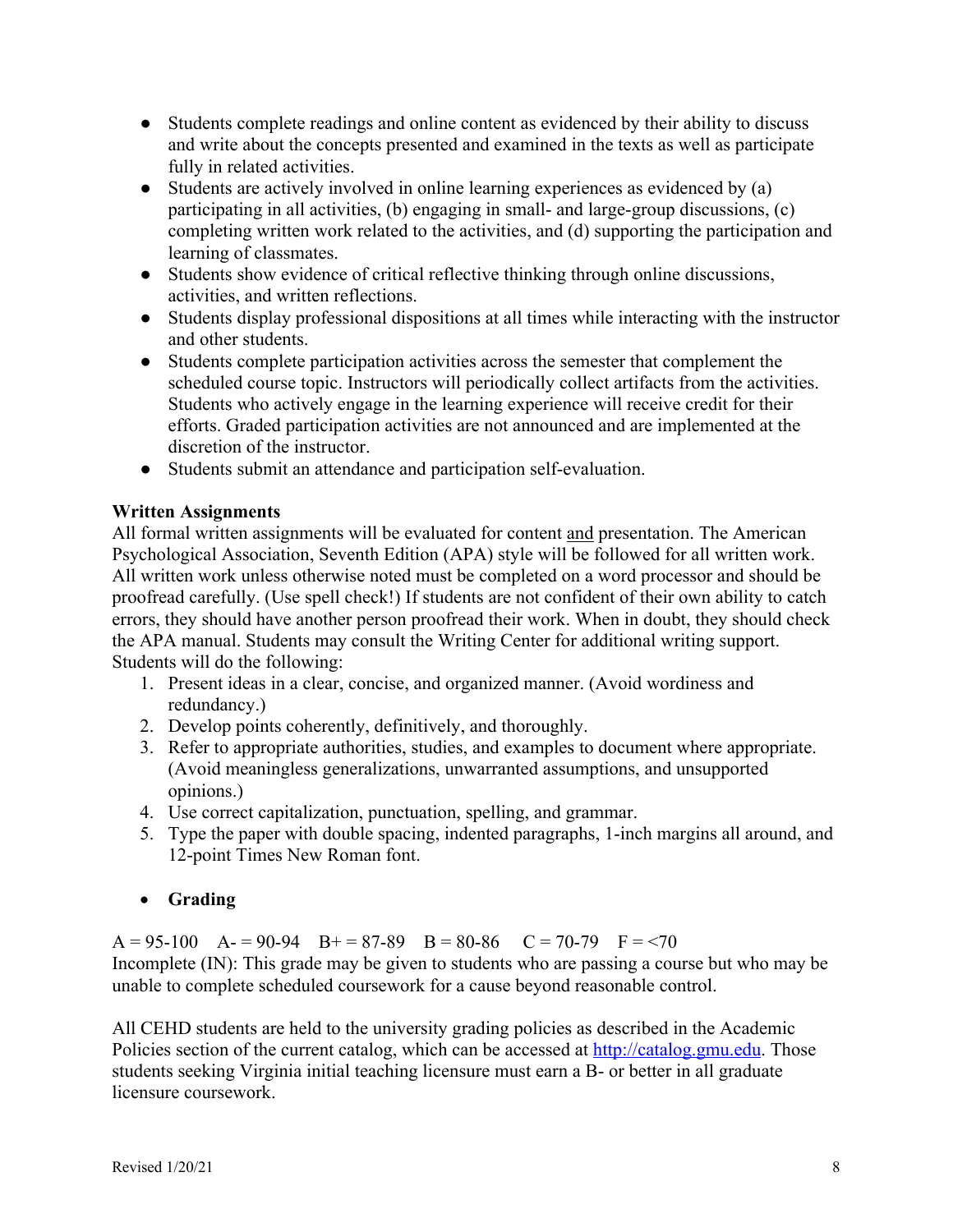# **Professional Dispositions**

Students are expected to exhibit professional behaviors and dispositions at all times. See https://cehd.gmu.edu/students/policies-procedures/.

# **Class Schedule**

| <b>Module</b>                   | <b>Topics</b>                                                                                                                                                                                                                                                                                                                                                        | <b>Assignments &amp; Readings</b><br>Due                                                                                                                                         |
|---------------------------------|----------------------------------------------------------------------------------------------------------------------------------------------------------------------------------------------------------------------------------------------------------------------------------------------------------------------------------------------------------------------|----------------------------------------------------------------------------------------------------------------------------------------------------------------------------------|
| <b>Module 1</b><br>Jan. 25 - 31 | Introductions                                                                                                                                                                                                                                                                                                                                                        | Lightfoot et al., Chapter 1                                                                                                                                                      |
|                                 | <b>Syllabus and Assignments Review</b>                                                                                                                                                                                                                                                                                                                               | Due to Bb by $1/31 -$ Journal<br><b>Reflection</b>                                                                                                                               |
|                                 | <b>Studying Human Development</b><br><b>Historical beliefs</b><br>Grand and modern theories of<br>development<br>Methods to study development                                                                                                                                                                                                                        |                                                                                                                                                                                  |
| <b>Module 2</b><br>Feb. 1 - 7   | Biological and Cultural Foundations of<br>Development<br>Development in the context of<br>culture<br>Development in the context of<br>family<br>Biological/physical/medical<br>factors that contribute to<br>development<br>Prenatal Development and Birth<br>The prenatal period<br>Maternal conditions and<br>teratogens<br>Etiology of developmental<br>disorders | Lightfoot et al., Chapters 2, 3<br><b>DEC Position Statement: Low</b><br>Birth Weight, Prematurity,<br>and Early Intervention<br>Due to Bb by 2/7 - Journal<br><b>Reflection</b> |
| <b>Module 3</b>                 | The newborn<br>Infancy: The First Three Months                                                                                                                                                                                                                                                                                                                       | Lightfoot et al., Chapter 4                                                                                                                                                      |
| Feb. 8 - 14                     | Brain development<br>Theories of early development<br>$\bullet$                                                                                                                                                                                                                                                                                                      | Due to Bb by $2/14$ – Journal<br>Reflection                                                                                                                                      |
| <b>Module 4</b><br>Feb. 15 - 21 | Infancy: Physical and<br>Cognitive/Intellectual Development<br>Physical growth and brain<br>development<br>Fine and gross motor<br>development                                                                                                                                                                                                                       | Lightfoot et al., Chapter 5<br>Due to Bb by $2/21 - Journal$<br><b>Reflection</b>                                                                                                |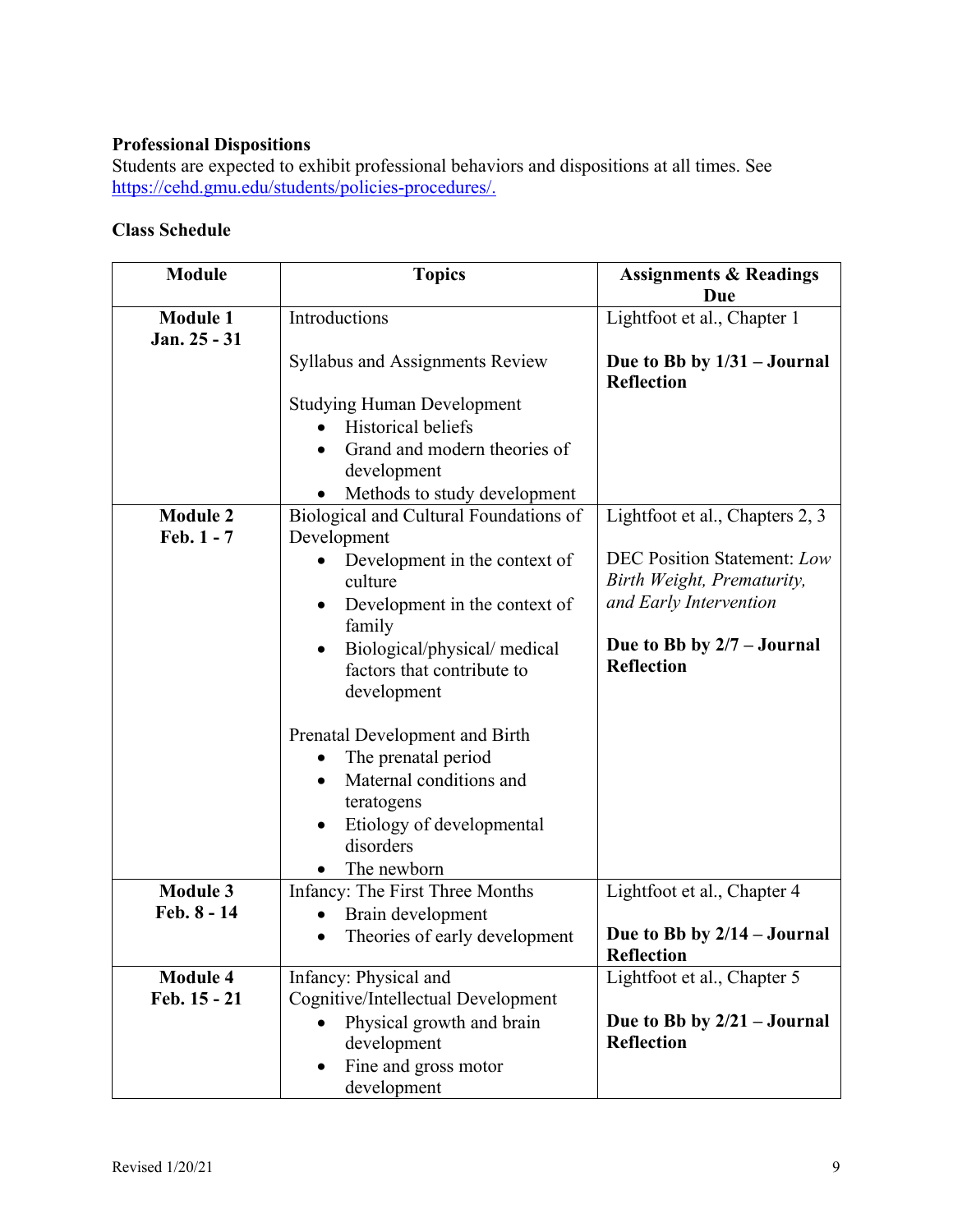|                 | Cognitive/intellectual<br>$\bullet$                                |                                                  |  |
|-----------------|--------------------------------------------------------------------|--------------------------------------------------|--|
|                 | development                                                        |                                                  |  |
|                 | Attention and memory                                               |                                                  |  |
|                 | Selecting appropriate resources                                    |                                                  |  |
| <b>Module 5</b> | Infancy: Social and Emotional                                      | Lightfoot et al., Chapter 6                      |  |
| Feb. 22 - 28    | Development                                                        |                                                  |  |
|                 | Infant emotions                                                    | Due to Bb by 2/28 - Journal                      |  |
|                 | Relationships                                                      | <b>Reflection</b>                                |  |
|                 | Communication                                                      |                                                  |  |
|                 | Guide learning experiences                                         |                                                  |  |
| <b>Module 6</b> | Early Childhood: Speech and Language                               | Lightfoot et al., Chapter 7                      |  |
| Mar. 1 - 7      | Acquisition                                                        |                                                  |  |
|                 | Phonological, semantic,                                            | Due to Bb by $3/7$ –                             |  |
|                 | grammar, and pragmatic                                             | <b>Developmental Milestones:</b>                 |  |
|                 | development                                                        | <b>Infant/Toddlers</b>                           |  |
|                 | Theories of language acquisition                                   |                                                  |  |
| <b>Module 7</b> | Early Childhood: Physical and                                      | Lightfoot et al., Chapter 8                      |  |
| Mar. 8 - 14     | Cognitive/Intellectual Development                                 | <b>NAGC Position Statement:</b>                  |  |
|                 | Theories of development                                            | Redefining Giftedness for a                      |  |
|                 | Physical growth and health<br>$\bullet$                            | New Century: Shifting the                        |  |
|                 | Fine and gross motor<br>$\bullet$                                  | Paradigm                                         |  |
|                 | development                                                        |                                                  |  |
|                 |                                                                    |                                                  |  |
|                 | Cognitive/intellectual                                             |                                                  |  |
|                 | development, including students                                    | Due to Bb by $3/14$ – Journal                    |  |
|                 | with disabilities/disorders and                                    | <b>Reflection</b>                                |  |
|                 | those who are gifted                                               |                                                  |  |
| <b>Module 8</b> | Early Childhood: Social and Emotional                              | Lightfoot et al., Chapter 9                      |  |
| Mar. 15 - 21    | Development                                                        |                                                  |  |
|                 | Identity and moral development                                     | <b>NAGC Position Statement:</b>                  |  |
|                 | Developmentally appropriate<br>$\bullet$                           | Nurturing Social and                             |  |
|                 | expectations for self-regulation                                   | <b>Emotional Development of</b>                  |  |
|                 | and behavior                                                       | Gifted Children                                  |  |
|                 | Nurturing social and emotional                                     | Due to Bb by $3/21$ –                            |  |
|                 | development, including children<br>with disabilities/disorders and | <b>Developmental Milestones:</b>                 |  |
|                 | those who are gifted                                               | <b>Preschool/Early Childhood</b>                 |  |
| <b>Module 9</b> | Applying Development to Learning                                   | <b>NAEYC Position Statement:</b>                 |  |
| Mar. 22 - 28    | Experiences                                                        | Developmentally Appropriate                      |  |
|                 | Meeting the needs of culturally,                                   | Practice in Early Childhood                      |  |
|                 | linguistically, and                                                | Programs Serving Children                        |  |
|                 | socioeconomically diverse and                                      | From Birth Through Age 8                         |  |
|                 | ability-diverse children and their                                 |                                                  |  |
|                 | families                                                           | Due to Bb by 3/28 - Journal<br><b>Reflection</b> |  |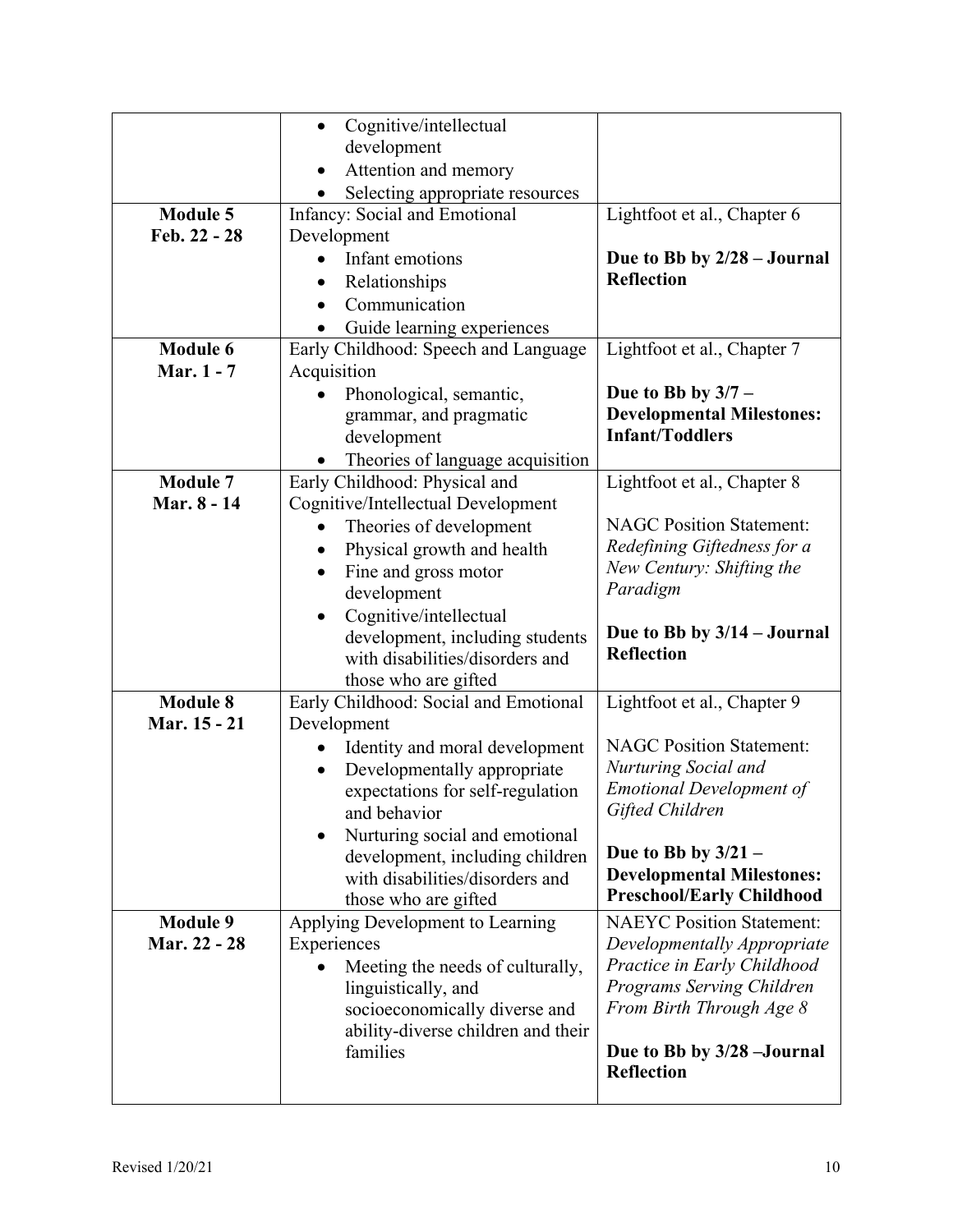|                   | Selecting culturally and<br>$\bullet$                                      |                                                         |  |
|-------------------|----------------------------------------------------------------------------|---------------------------------------------------------|--|
|                   | linguistically appropriate                                                 |                                                         |  |
|                   | resources                                                                  |                                                         |  |
|                   | Guiding learning experiences<br>$\bullet$<br>and making them meaningful to |                                                         |  |
|                   | students, including students                                               |                                                         |  |
|                   | with developmental                                                         |                                                         |  |
|                   | disabilities/disorders and those                                           |                                                         |  |
|                   | who are gifted                                                             |                                                         |  |
| <b>Module 10</b>  | Family, Cultural, and Community                                            | Lightfoot et al., Chapter 10                            |  |
| Mar. 29 – Apr. 4  | <b>Contexts of Development</b>                                             |                                                         |  |
|                   | Parenting and development                                                  | Due to Bb by $4/1$ – Journal                            |  |
|                   | Communities and culture<br>$\bullet$                                       | <b>Reflection</b>                                       |  |
|                   | influence on development                                                   |                                                         |  |
|                   | The role of media on early<br>$\bullet$                                    |                                                         |  |
|                   | development                                                                |                                                         |  |
| <b>Module 11</b>  | Middle Childhood: School as a Context                                      | Lightfoot et al., Chapter 12                            |  |
| Apr. 5 - 11       | for Development                                                            |                                                         |  |
|                   | School readiness                                                           | Due to Bb by $4/11 -$ Journal                           |  |
|                   |                                                                            | <b>Reflection</b>                                       |  |
|                   | Addressing developmental<br>disabilities/disorders, giftedness, and        |                                                         |  |
|                   | developmental differences in schools                                       |                                                         |  |
| <b>Module 12</b>  | Middle Childhood: Physical and                                             | Lightfoot et al., Chapter 11                            |  |
| Apr. 12 - 18      | Cognitive/Intellectual Development                                         | <b>NAGC Position Statement:</b>                         |  |
|                   |                                                                            |                                                         |  |
|                   | Theories of development                                                    | Identifying and Serving                                 |  |
|                   | Individual differences, including<br>$\bullet$                             | Culturally and Linguistically                           |  |
|                   | disabilities/disorders and                                                 | Diverse Gifted Students                                 |  |
|                   | giftedness                                                                 |                                                         |  |
|                   | Using multiple criteria to<br>$\bullet$                                    | Due to Bb by $4/18$ –                                   |  |
|                   | identify gifted students,                                                  | <b>Multiple Influences on</b>                           |  |
|                   | including measuring IQ                                                     | <b>Young Children's</b>                                 |  |
|                   |                                                                            | <b>Development Paper</b>                                |  |
| <b>Module 13</b>  | Middle Childhood: Social & Emotional                                       | Lightfoot et al., Chapter 13                            |  |
| Apr. 19 - 25      | Development                                                                |                                                         |  |
|                   | Theories of development                                                    | Due to Bb by $4/25 -$                                   |  |
|                   | Moral development<br>$\bullet$                                             | <b>Developmental Milestones:</b>                        |  |
|                   | Parental and peer influence                                                | <b>Early Elementary/Middle</b><br><b>Childhood</b>      |  |
| <b>Module 14</b>  | Adolescence: Physical and                                                  | Lightfoot et al., Chapters 14,                          |  |
| Apr. $26 - May 2$ | Cognitive/Intellectual Development                                         | 15                                                      |  |
|                   | Theories of development                                                    |                                                         |  |
|                   | Puberty and physical<br>$\bullet$                                          | Due to Bb by $5/2$ –                                    |  |
|                   | development                                                                | <b>Adolescent Development</b>                           |  |
|                   | Moral development                                                          | and Development of Gifted<br><b>Students Assignment</b> |  |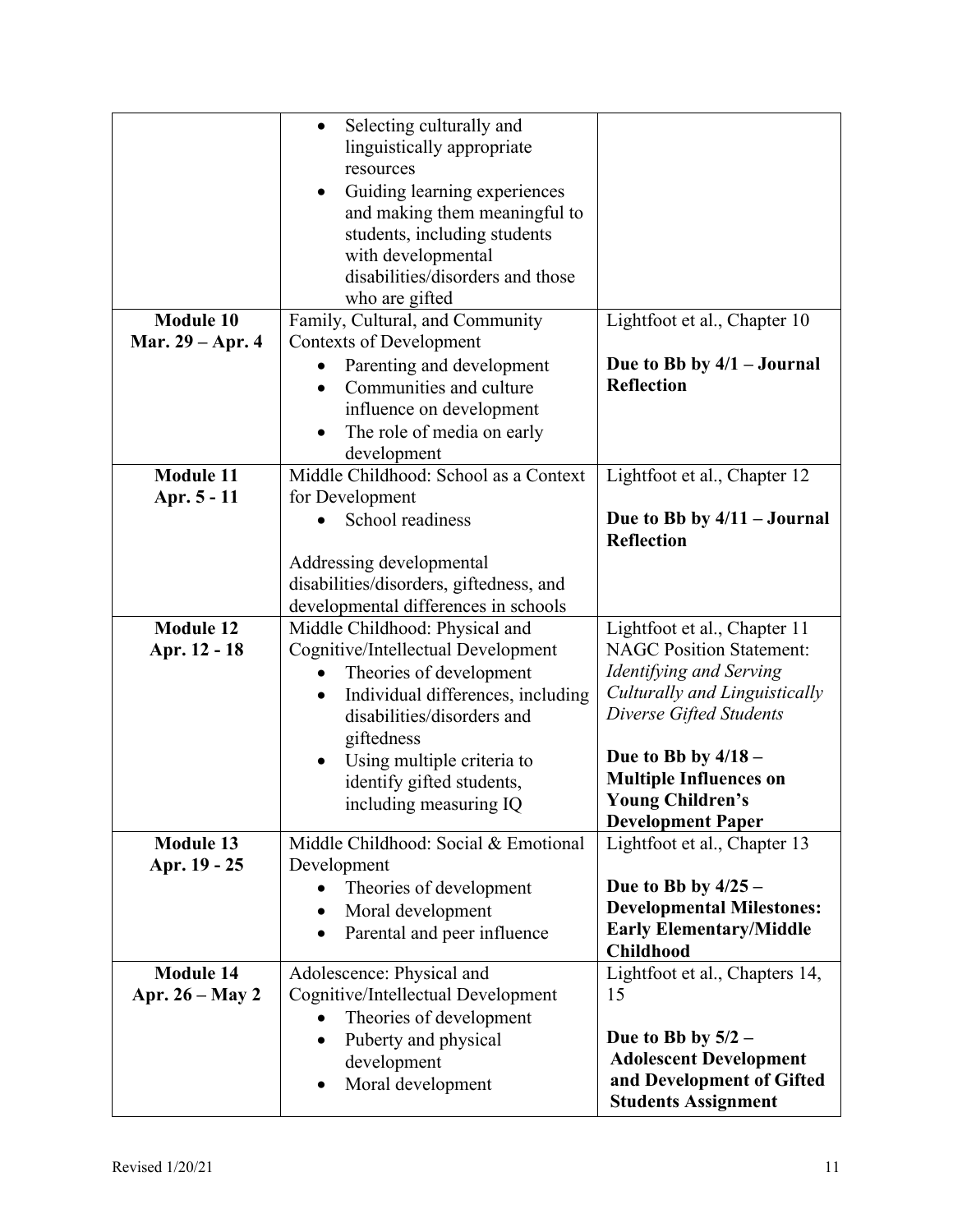|                    | Adolescence: Social and Emotional |                           |
|--------------------|-----------------------------------|---------------------------|
|                    | Development                       |                           |
|                    | • Regulating emotions             |                           |
|                    | • Parent and peer relationships   |                           |
|                    | Identity<br>$\bullet$             |                           |
| <b>Finals Week</b> | Wrapping up and tying together    | Due to Bb by $5/5 - Case$ |
| May $3-7$          |                                   | <b>Study Analysis</b>     |
|                    |                                   |                           |
|                    |                                   | Upload to TK20/VIA by 5/7 |
|                    |                                   | - Case Study Analysis     |

Note: Faculty reserves the right to alter the schedule as necessary, with notification to students.

## **Core Values Commitment**

The College of Education and Human Development is committed to collaboration, ethical leadership, innovation, research-based practice, and social justice. Students are expected to adhere to these principles: http://cehd.gmu.edu/values/.

# **GMU Policies and Resources for Students**

#### *Policies*

- Students must adhere to the guidelines of the Mason Honor Code (see https://catalog.gmu.edu/policies/honor-code-system/).
- Students must follow the university policy for Responsible Use of Computing (see https://universitypolicy.gmu.edu/policies/responsible-use-of-computing/).
- Students are responsible for the content of university communications sent to their Mason email account and are required to activate their account and check it regularly. All communication from the university, college, school, and program will be sent to students **solely** through their Mason email account.
- Students with disabilities who seek accommodations in a course must be registered with George Mason University Disability Services. Approved accommodations will begin at the time the written letter from Disability Services is received by the instructor (see http://ds.gmu.edu/).
- Students must follow the university policy stating that all sound emitting devices shall be silenced during class unless otherwise authorized by the instructor.

## *Campus Resources*

- Support for submission of assignments to Tk20/VIA should be directed to tk20help@gmu.edu or https://cehd.gmu.edu/aero/tk20. Questions or concerns regarding use of Blackboard should be directed to https://its.gmu.edu/knowledge-base/blackboardinstructional-technology-support-for-students/.
- For information on student support resources on campus, see https://ctfe.gmu.edu/teaching/student-support-resources-on-campus.

## **Notice of mandatory reporting of sexual assault, interpersonal violence, and stalking:** As a

faculty member, I am designated as a "Responsible Employee," and must report all disclosures of sexual assault, interpersonal violence, and stalking to Mason's Title IX Coordinator per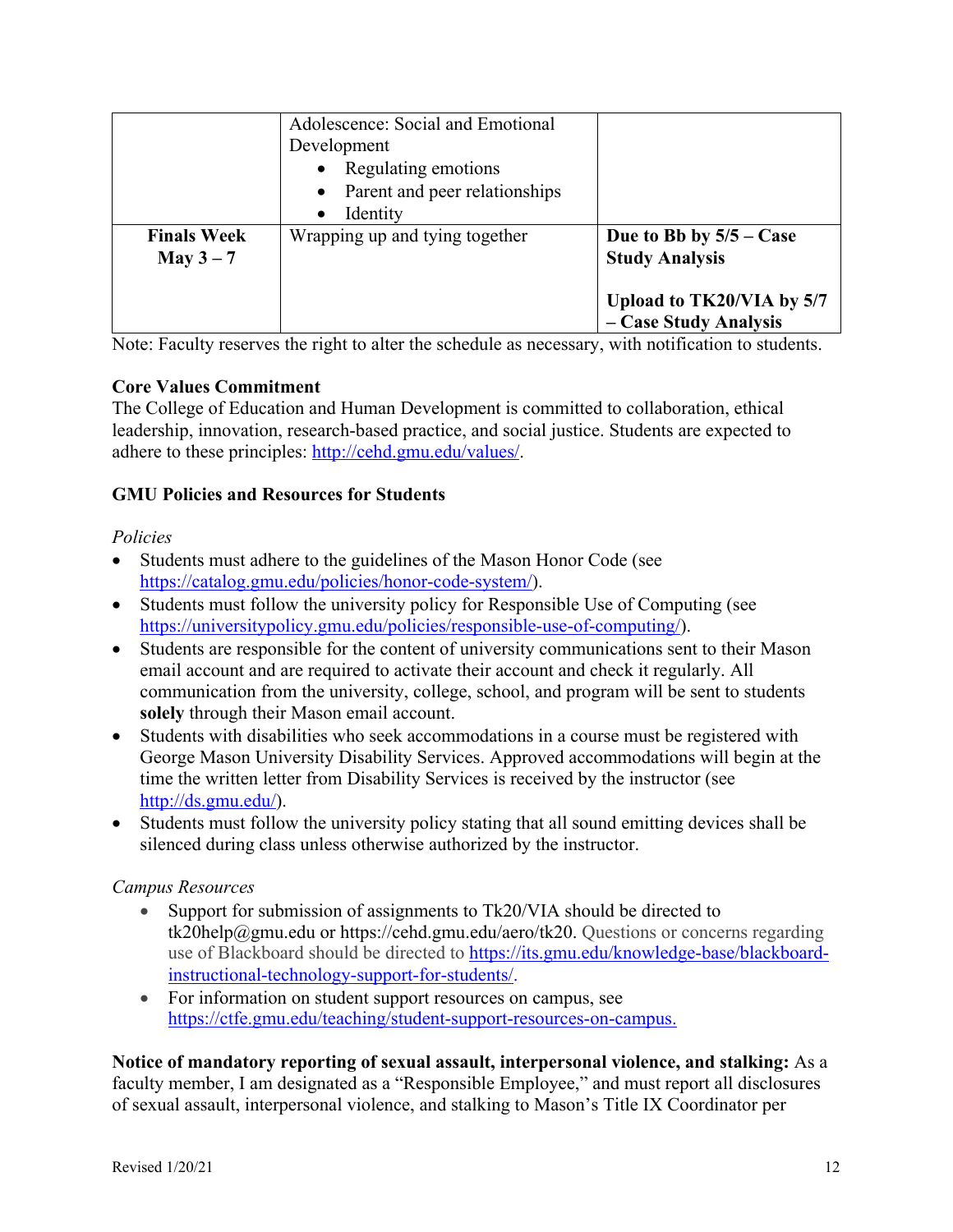University Policy 1202. If you wish to speak with someone confidentially, please contact one of Mason's confidential resources, such as Student Support and Advocacy Center (SSAC) at 703- 380-1434 or Counseling and Psychological Services (CAPS) at 703-993-2380. You may also seek assistance from Mason's Title IX Coordinator by calling 703-993-8730, or emailing titleix@gmu.edu.

# **For additional information on the College of Education and Human Development, please visit our website: http://cehd.gmu.edu.**

# **Evaluation Guides**

| <b>Multiple Influences on Young Children's Development</b> |                    |                       |                   |                      |
|------------------------------------------------------------|--------------------|-----------------------|-------------------|----------------------|
|                                                            | <b>Exceeds</b>     | <b>Meets</b>          | <b>Approaches</b> | <b>Does Not Meet</b> |
| <b>CEC 1.1</b>                                             | Student provided   | Student discussed     | Student           | Student did not      |
| Understand how                                             | discussion that    | socio-cultural        | attempted to      | show knowledge       |
| language,                                                  | met expectations   | contexts that         | describe multiple | of the multiple      |
| culture, and                                               | and reflected      | influence a child's   | influences that   | influences that      |
| family                                                     | complex            | development and       | may impact        | may impact           |
| background                                                 | understanding of   | learning, including   | children's        | children's           |
| influence the                                              | the interaction    | family,               | development and   | development and      |
| learning of                                                | between            | socioeconomic status, | learning.         | learning.            |
| individuals with                                           | children's social- | language, culture,    | However,          |                      |
| exceptionalities                                           | cultural context   | school, and           | student did not   |                      |
|                                                            | and their          | community.            | accurately        |                      |
| <b>NAEYC1b</b>                                             | individual         |                       | discuss           |                      |
| Knowing and                                                | learning and       |                       | influencers on    |                      |
| understanding                                              | developmental      |                       | children's        |                      |
| the multiple                                               | variations.        |                       | development.      |                      |
| influences on                                              |                    |                       |                   |                      |
| development                                                |                    |                       |                   |                      |
| and learning                                               |                    |                       |                   |                      |